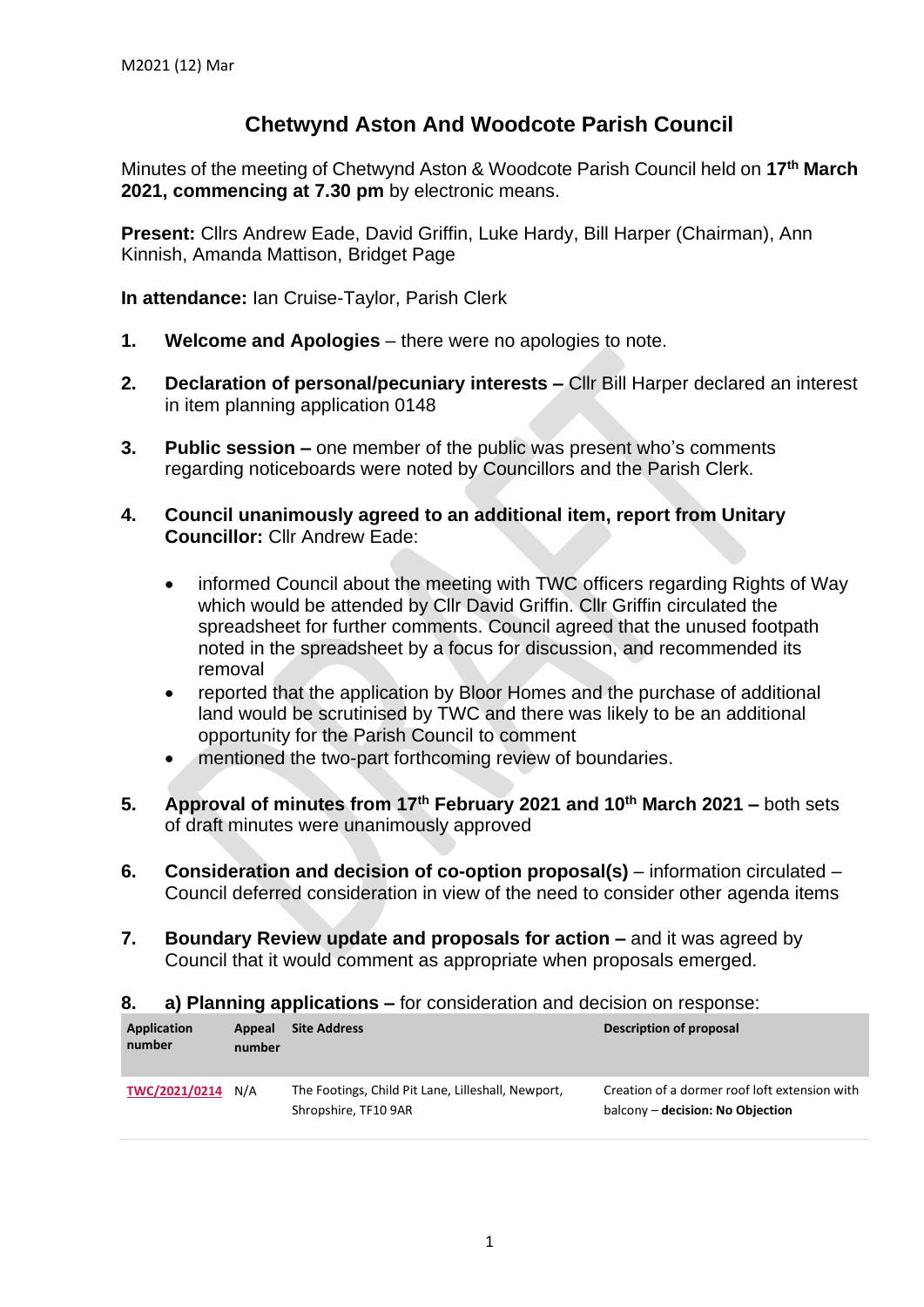| TWC/2021/0183 | N/A | The Gate Lodge, Pave Lane, Chetwynd Aston,<br>Newport, Shropshire, TF10 9LQ | Creation of a new en-suite wc and adjacent<br>cupboard within a first-floor bedroom.<br><b>Decision: No Objection</b> |
|---------------|-----|-----------------------------------------------------------------------------|-----------------------------------------------------------------------------------------------------------------------|
| TWC/2021/0148 | N/A | Land adjacent Clytha Cottage, Woodcote, Newport,<br>Shropshire, TF10 9AX    | Alteration to existing access and creation of a<br>new access track (Retrospective)*                                  |

\*this item was discussed by Council, at the end of the meeting, with Cllr Luke Hardy as Chairman, while Cllr Bill Harper, the applicant, left the meeting. It was unanimously agreed to support the application with conditions:

- original access to be closed
- dropped kerbs are installed
- hard surfacing for the splays

b) consideration of proposing road names for new developments – proposal from Cllr David Griffin. Council agreed to submit suggestions in readiness for discussions with the developers

## **9. Financial update:**

a) The bank reconciliation and payments listed below were unanimously approved:

| Bank balance brought forward at 31st March 2020 | £11,502.50  |  |  |
|-------------------------------------------------|-------------|--|--|
| Receipts to date                                | £ 8,752.24  |  |  |
| Less payments to date                           | £ 3,694.44  |  |  |
| <b>Balance at 28th February</b>                 | £16,560.30  |  |  |
|                                                 |             |  |  |
| <b>Bank Balance at 28th February</b>            |             |  |  |
| Current account                                 | £16,731.93  |  |  |
| less uncleared payments                         | 171.63<br>£ |  |  |
|                                                 | £16,560.30  |  |  |

**STATISTICS** 

Payments:

|        | <b>Total</b> |                              | £373.74  | £457.66      | £69.69     | £901.09 |
|--------|--------------|------------------------------|----------|--------------|------------|---------|
| 31     | 28/03/2021   | Clerk salary Mar             |          | £171.63      |            | £171.63 |
| 30     | 10/03/2021   | SALC inv 434 EOY<br>briefing | £30.00   |              |            | £30.00  |
| 29     | 04/03/2021   | Beth Jones re web            | £236.96  |              | £42.99     | £279.95 |
| 28     | 04/03/2021   | <b>HMRC</b> Feb tax          |          | £114.40      |            | £114.40 |
| 27     | 28/02/2021   | <b>Clerk salary Feb</b>      |          | £171.63      |            | £171.63 |
| 26     | 18/02/2021   | printer cartridges           | £58.79   |              | £14.70     | £73.49  |
| 25     | 09/02/2021   | Microsoft renewal            | 47.99    |              | 12.00      | £59.99  |
| number | date         | item                         | expenses | costs        | <b>VAT</b> | total   |
| Entry  |              |                              |          | <b>Staff</b> |            |         |

b) Request from the Church Aston and Chetwynd Aston Village Hall for grant aid for the 100-year celebration – Council unanimously agreed to support in principle. The Clerk to ask CACAVH to provide more detail on funding before determining the level of support